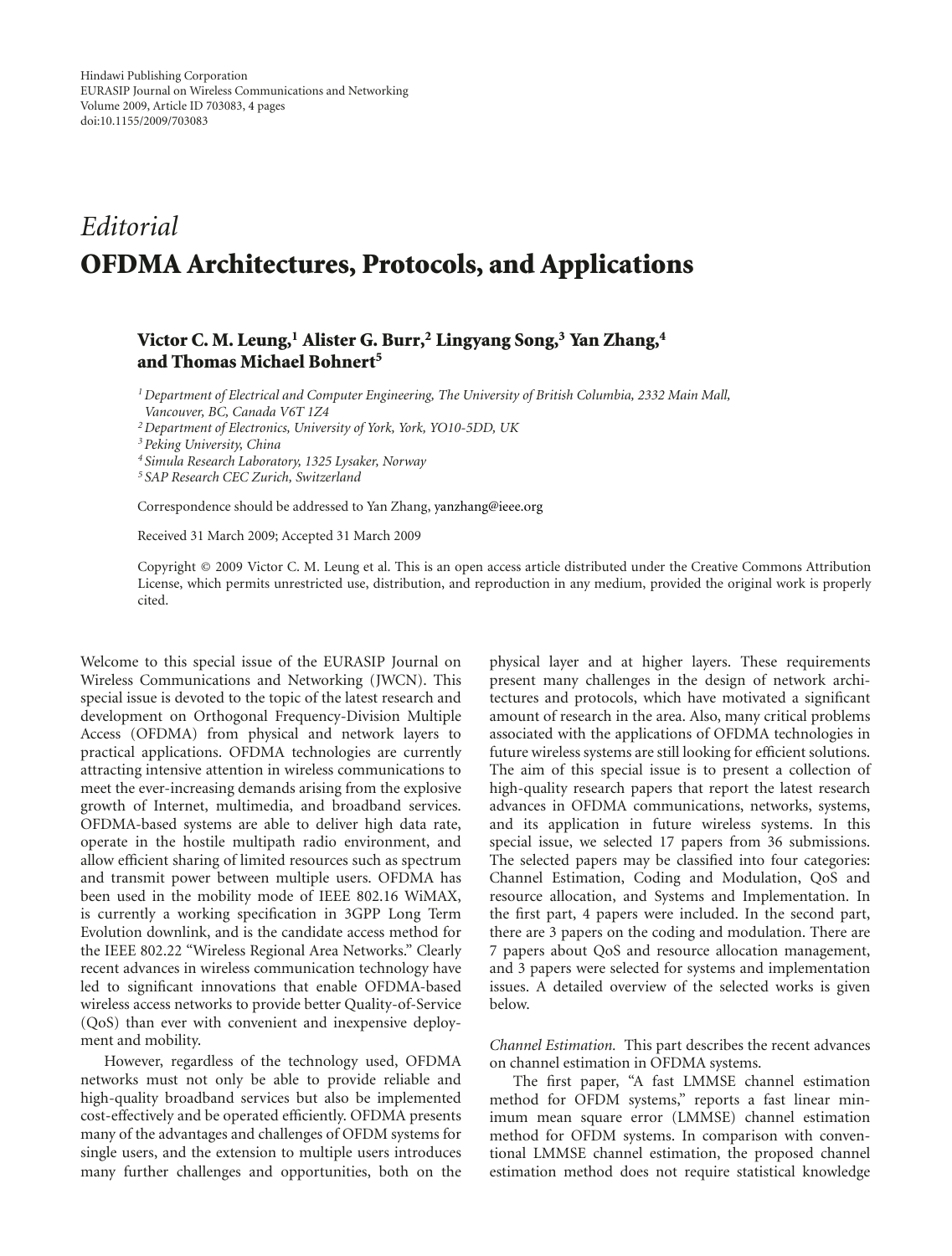of the channel in advance and avoids the inverse operation of a large dimension matrix by using the FFT operation. Therefore, the computational complexity can be reduced significantly. Numerical results show that the NMSE of the proposed method is very close to that of the conventional LMMSE method. In addition, computer simulation shows that the performance of the proposed method is almost the same as that of the conventional LMMSE method in terms of bit error rate.

The second paper, "Linearly time-varying channel estimation and symbol detection for OFDMA uplink using superimposed training," addresses superimposed training- (ST-) based linearly time-varying (LTV) channel estimation and symbol detection for OFDMA systems. The study estimates the LTV channel transfer functions over the whole frequency band by using a weighted average procedure, thereby providing validity for adaptive resource allocation. In addition, an iterative symbol detector is presented to mitigate the superimposed training effects on information sequence recovery.

The third paper, "DFT-based channel estimation with symmetric extension for OFDMA systems," presents a partial frequency response channel estimator for OFDMA systems. The partial frequency response is obtained by using the least square (LS) method. A symmetric extension method is proposed to reduce the leakage power. After IDFT of the symmetric extended signal, the leakage power of channel impulse response is self-cancelled. Simulation results show that the accuracy of the estimator has increased significantly compared with the conventional DFT-based channel estimator.

The fourth paper, "Near optimum detection with low complexity for uplink virtual MIMO systems," proposes two efficient MIMO decoding schemes that achieve nearoptimum performance with low complexity for uplink virtual MIMO systems. The system has an iterative channel decoder using bit log-likelihood ratio information. The simulation results show that the proposed schemes achieve almost the same block error rate performance as that of the optimal MLD with only minor increased computational complexity.

*Coding and Modulation.* The first paper, "Separate turbo code and single turbo code adaptive OFDM transmissions," studies adaptive modulation and adaptive rate turbo-coding in OFDM to increase throughput on the time and frequency selective channel. The adaptive turbo-code scheme is based on a subband adaptive method and compares two adaptive systems: a conventional approach where a separate turbo code is used for each subband and a single turbo code adaptive system which uses a single turbo code over all subbands. Simulation results show that the single turbo code adaptive system provides a significant performance improvement.

The second paper, "Multiresolution with hierarchical modulations for long term evolution of UMTS," investigates mobile TV services over UMTS Long Term Evolution (LTE). By using multiresolution with hierarchical modulations, this service is expected to be broadcasted to larger groups achieving significant reduction in power transmission or increasing

the average throughput. The presence of interactivity will allow for a certain amount of link quality feedback for groups or individuals. This study performs a system level simulation of multicellular networks considering broadcast/multicast transmissions using the OFDM/OFDMA-based LTE technology with respect to the number of TV channels with given bit rate and total spectral efficiency and coverage. Multiresolution with hierarchical modulations is able to achieve much higher throughput gain compared to single resolution systems of Multimedia Broadcast/Multicast Service (MBMS) standardized in Release 6.

The third paper, "An opportunistic error correction layer for OFDM systems," proposes a cross-layer approach to reduce the power consumption of ADCs in OFDM systems. The scheme is based on resolution-adaptive ADCs and Fountain codes. The key part of the proposed system is that the dynamic range of ADCs can be reduced by discarding sub-carriers that are attenuated by the channel. Correspondingly, the power consumption in ADCs can be decreased. The receiver only decodes subcarriers (i.e., Fountain encoded packets) with the highest SNR. Others are discarded. With the approach, more than 70% of the energy consumption in the ADCs can be saved compared with the conventional IEEE 802.11a WLAN system under the same channel conditions.

*QoS and Resource Allocation.* The third part focuses on resource allocation and QoS issues. The issues cover medium access control, cross-layer design, service differentiation, and admission control in IEEE 802.11WirelessLAN and IEEE 802.16 WirelessMAN (or WiMAX).

The first paper, "Service differentiation in OFDM-based IEEE 802.16 networks," proposes several service differentiation approaches, which are based on the contention-based bandwidth request scheme and achieved by means of assigning different channel access parameters and/or bandwidth allocation priorities to different services. Additionally, the study proposes an effective analytical model to study the impacts of the service differentiation approaches, which can be used for the configuration and optimization of the service differentiation services. The service differentiation approaches and the analytical model are evaluated by simulation. It is observed that the analytical model has high accuracy. Service can be efficiently differentiated by initial backoff window in terms of throughput and channel access delay. And the service differentiation can be improved if combined with the bandwidth allocation priority approach without adverse impact on the overall system throughput.

The second paper, "Multiuser radio resource allocation for multiservice in OFDMA-based cooperative relay networks," studies multiservice transmission over OFDMAbased cooperative relay networks. The work proposes a framework to adaptively allocate power, subcarriers, and data rate to maximize system spectral efficiency under QoS constraints. The single user scenario is first investigated in a point-to-point cooperative relay network. Then multiservice transmission is investigated in a multiuser point-to-multipoint scenario. Several suboptimal resource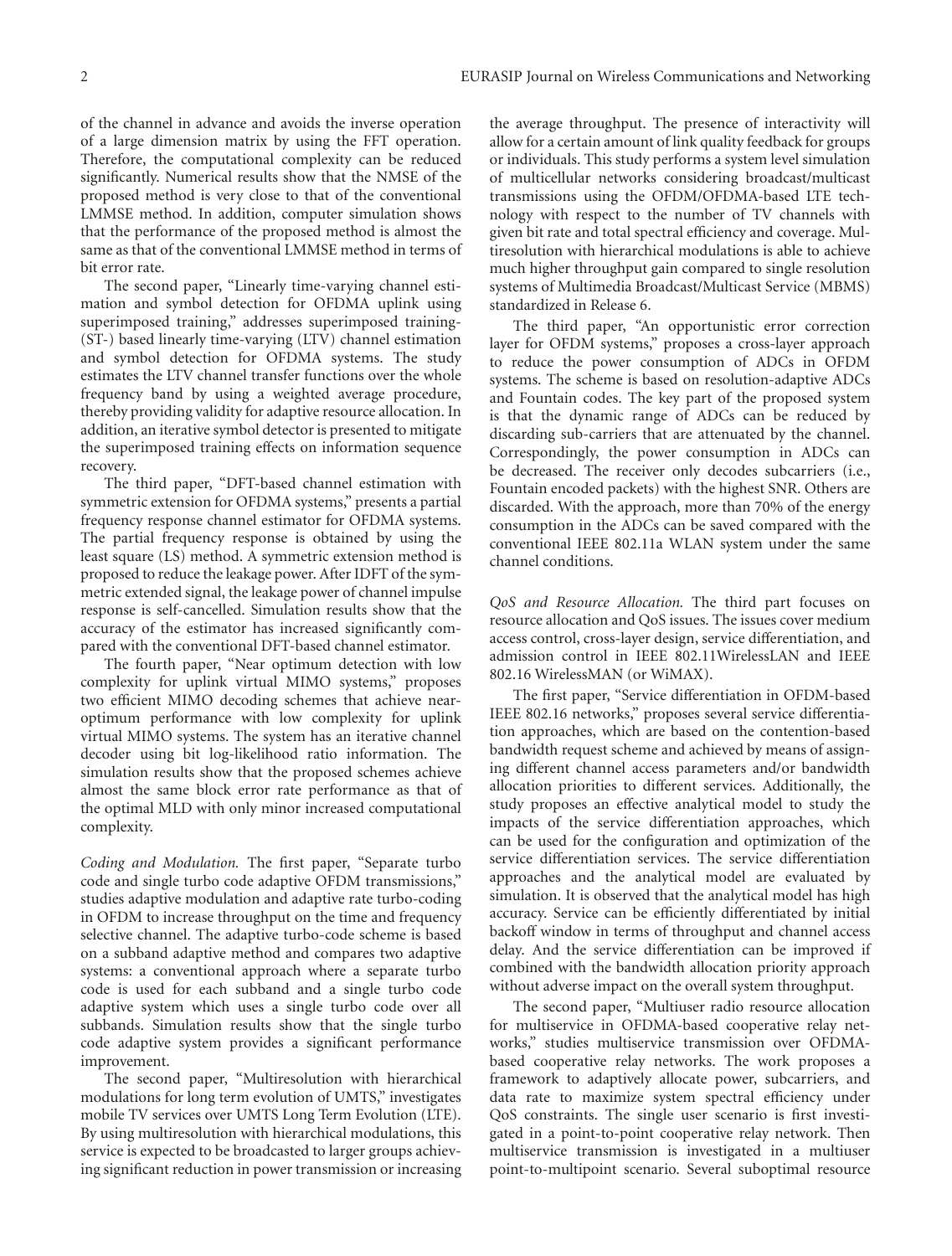allocation algorithms are proposed to reduce the computational complexity. Simulation results show that the proposed algorithms yield both high spectral efficiency and low outage probability.

The third paper, "Throughput analysis of band AMC scheme in broadband wireless OFDMA system," performs an analysis of the maximum system throughput for a band-AMC under various system parameters. In particular, the practical features of resource management for OFDMA system are modeled and evaluated within the current analytical framework. The results demonstrate that the band-AMC mode outperforms the diversity mode only by providing the channel qualities for a subset of good subbands, confirming the multiuser and multiband diversity gain that can be achieved by the band-AMC mode.

The fourth paper, "Continuous frequency-time resource allocation and scheduling for wireless OFDMA systems with QoS support," presents a joint scheduling and resource allocation scheme for the OFDMA system with continuous subcarrier permutation. The proposed algorithm provides continuous sets of frequency-time resource units following a rectangular shape, yielding a reduction of the required burst signalling. The joint scheme has two phases: the QoS requirements and the input buffers emptying status. For each phase, a specific prioritization function is defined in order to obtain a trade-off between the fairness and the spectral efficiency maximization.

The fifth paper, "OFDMA-based medium access control for next-generation WLANs," studies a new adaptive MAC design based on OFDMA technology. The design uses OFDMA to reduce collision during transmission request phases and makes channel access more predictable. To improve throughput, the study combines the OFDMA access with a Carrier Sense Multiple Access (CSMA) scheme. Data transmission opportunities are assigned through an access point that can schedule traffic streams in both time and frequency (subchannels) domains. The results demonstrate the effectiveness of the proposed MAC and compare it to existing mechanisms through simulation experiments and by deriving an analytical model for the operation of the MAC in saturation mode.

The sixth paper, "Multiuser resource allocation maximizing the user perceived quality," addresses multiuser resource allocation for time/frequency-slotted wireless communication systems. A framework for application driven cross-layer optimization (CLO) between the application (APP) layer and medium access control (MAC) layer is developed. The objective is to maximize the user perceived quality by joint optimization of the rate of the information bit-stream provided by the APP layer and the adaptive resource assignment on the MAC layer. Assuming adaptive transmission with long-term channel state information at the transmitter (CSIT), the optimization problem is analyzed mathematically, which is then used as the basis for a CLO algorithm. The proposed CLO framework supports user priorities such that premium users perceive a better service quality than ordinary users and have a higher chance to be served.

The seventh paper, "Admission control threshold in cellular relay networks with power adjustment," designs admission capacity planning in a cellular network using a cooperative relaying mechanism called decode-and-forward. The work mathematically formulates the dropping ratio using the randomness of "channel gain." With this, the admission threshold planning problem is formulated as a simple optimization problem. The simplicity of the problem formulation facilitates its solution in real-time. The proposed planning method can provide an attractive guideline for dimensioning a cellular relay network with cooperative relays.

*Systems and Implementation.* The first paper, "Advanced receiver design for quadrature OFDMA systems," investigates various detection techniques such as linear zero forcing (ZF) equalization, minimum mean square error (MMSE) equalization, decision feedback equalization (DFE), and turbo joint channel estimation and detection, for Q-OFDMA systems to mitigate the noise enhancement effect and improve the bit error ratio (BER) performance. It is shown that advanced detection, for example, DFE and turbo receiver, can significantly improve the performance of QOFDMA.

The second paper, "Residue number system arithmetic assisted coded frequency-hopped OFDMA," presents a residue number system arithmetic-based frequency-hopped (FH) pattern design. The proposed FH scheme guarantees orthogonality among intracell users while randomizing the intercell interferences and providing frequency diversity gains. Simulation results demonstrate the gains due to frequency diversity and intercell interference diversity on the system bit error rate (BER) performance. Furthermore, the BER performance gain is consistent across all cells, which is superior to other FH pattern design schemes since they have larger performance variations across cells.

The third paper, "Implementation of a smart antenna base station for mobile-WiMAX based on OFDMA," presents the implementation of a smart antenna base station for OFDMA-based WiMAX. To implement the Base Station, the paper addresses a number of key issues in baseband signal processing related to symbol-timing acquisition, the beamforming scheme, and calibration. Experimental tests were performed to verify the validity of the solutions. Results showed a 3.5-time (5.5 dB) link-budget enhancement on the uplink compared to a single antenna system.

In conclusion, this issue of EURASIP JWCN offers a ground-breaking view into the recent advances in OFDMA communications and networks. The popularity of submissions indicates that OFDMA is a worldwide focus that has universal appeal in terms of research, industry, and standardization. This issue offers both academic and industry appeal—the former as a basis toward future research directions and the latter toward viable commercial applications. OFDMA communications and networks in the longerterm will be characterized by their criticalness in consumer, business, and government applications in the areas of radio communications, LTE, LTE Advanced, WiMAX, and cognitive radio applications.